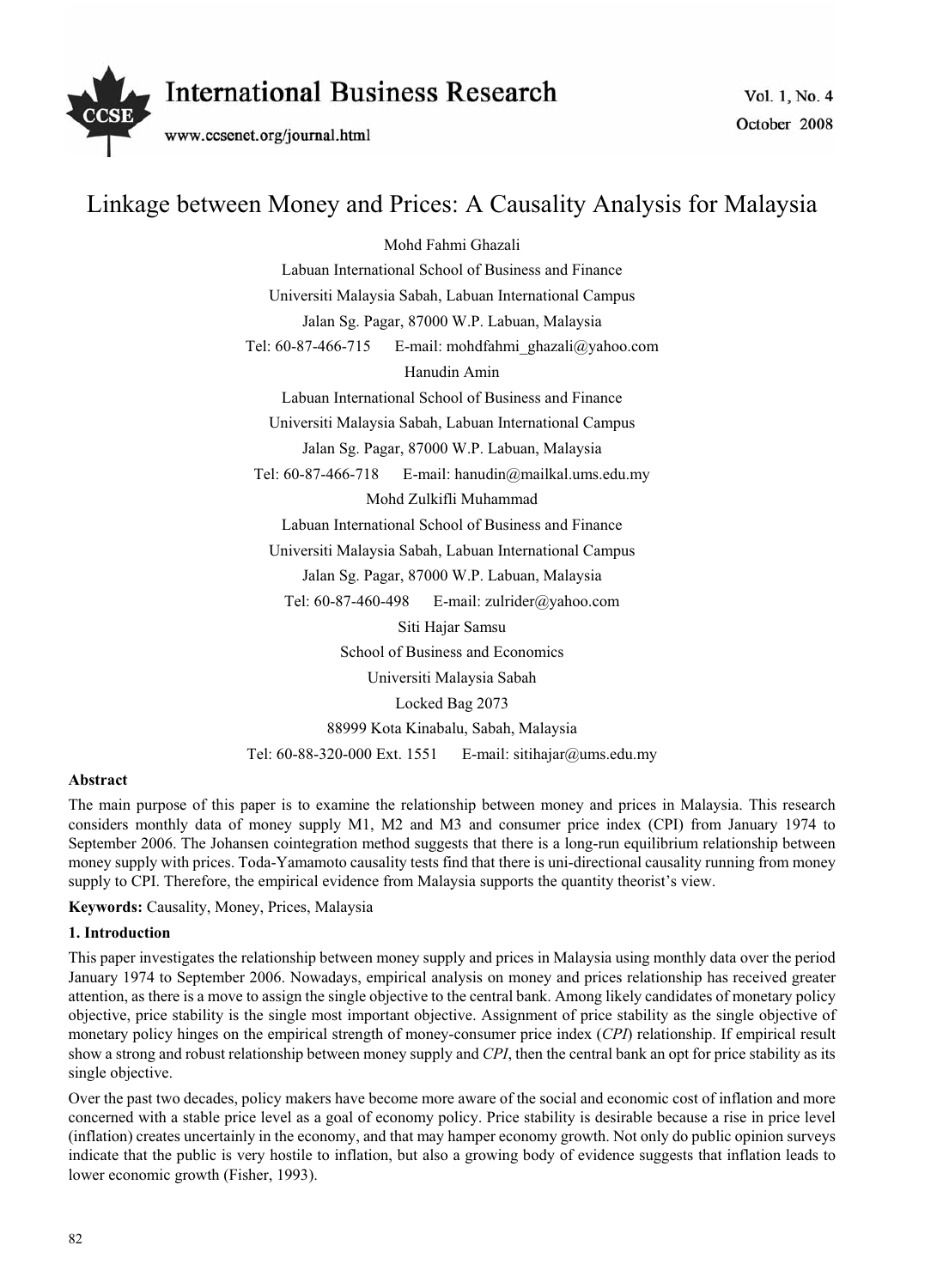There is a strong positive correlation between changes in money supply and aggregate prices. The direction of causality, however, has long been a matter of controversy. The widely accepted quantity theory of money argues that inflation is caused by exogenous changes in the money supply. A minority `structuralist' view holds that inflation, develops from pressures arising in economic growth in economies with institutional rigidities, particularly in agriculture and international transactions. Monetary and fiscal authorities choose to expand the money supply, ratifying the inflationary pressures, rather than face unemployment or disruptions in consumption and investment. Underdeveloped financial markets and a weakly independent central bank can contribute to the likelihood of money supply growth. Under this view, money supply expansion is a consequence of, and therefore caused by, structural inflation (Pinga and Nelson, 2001).

The motivation of this study is the need for a further empirical work analyzing the relations between money and prices in Malaysia to reassert that causality exist. More technically, this research applies the modified-Wald test (MWald) test approached by Toda and Yamamoto (1995) to reinvestigate the causal relations between money supply and price. In addition, this study will also use the most appropriate monetary target, *M1*, *M2*, and *M3* for curbing inflation and applied to a longer and more recent period.

The rest of the paper is organized as follows. In the next section, we review some empirical studies and the main findings. Section three gives a brief discussion about the data set used in the present paper and outlines the methodology employed. In section four we discusses the empirical results, while section five we provide concluding remarks.

### **2. Literature review**

The direction of causality between money and prices have been tested in Malaysia over various periods of time. The results have yielded conflicting evidence. For example, Tan and Baharumshah (1999) has examined the dynamic causal chain among money (*M1*, *M2* and *M3*), real output, interest rate and inflation in Malaysia using monthly data from 1975 to 1995. They found that price does Granger cause *M2* through short-run channel. In addition, the error correction model has provided evidence that real income, interest rate and price do jointly lead *M2* in the long run, and the real output, interest rate and *M2* do jointly cause price. The study, however, did directly not tell the causal relations between money and price rather than joining the other variables.

Masih and Masih (1998) investigated the causality between money (*M1* and *M2*) and prices in four Southeast Asian developing countries, namely Thailand, Malaysia, Singapore, and the Philippines from January 1961 to April 1990. They found that money supply lead prices which are in agreement with the monetarist view.

Pinga and Nelson (2001), on the other hand, examined the relationship between money supply and aggregate prices for 26 countries, and found that no causal relationship between prices and money (*M1* and *M2*) in Malaysia. They also found that aggregate prices cause money supply in Chile and Sri Lanka, which are in agreement with the structuralist view. Evidence of money supply exogeneity was found to be strongest in Kuwait, Paraguay, and the US. Most countries exhibited mixed evidence of money supply endogeneity, with bi-directional causation between money supply and aggregate prices a common result.

Using modified Wald test, Tang (2004) examined the causality between money (*M2*) and prices in Malaysia from 1970:Q1 to 1998:Q4. He found that there is a uni-directional causality running from money to prices, and it supports the monetarist view.

Research on other countries has found both bi-directional causality and uni-directional causality. Jones (1989) examined the causality between money and prices in the US over the period 1959:Q1 to 1986:Q2. The results, however, show feedback relationship between the measures of money growth (*M1* and *M2*) and inflation (*CPI* and wholesale price index (*WPI*)). On the other hand, Darrat (1986) examined the direction of causation between money and prices for Morocco, Tunisia and Libya over the period 1960:Q1 and 1980:Q2. The results show a uni-directional causation running from money to prices without feedback for all the three countries concerned. Darrat (1986) concluded that the results support the monetarist view that money causes inflation.

Monetary Division, Research Department, Nepal Rastra Bank (2001) found that there is a feedback interaction in Nepal from 1975:Q3 through 1999:Q2. Recent study by Benbouziane and Benamar (2004) on the three Maghreb countries found that there was a uni-directional causation from money to prices in the case of Morocco and Tunisia, supports Darrat's (1986) finding. On the other hand, the results also show the apparent absence of causality between money and prices in the case of Algeria, which is not easy to explain.

#### **3. Data and methodology**

#### *3.1 Data*

In order to perform the causality analysis, we use monthly data for *M1*, *M2*, *and M3* (in millions of ringgit). The *CPI* (in 2000 prices) is used as proxy for price. The data set was drawn for the period from January 1974 to September 2006, which comprises 393 observations in total. The variables are obtained from various issues of the *International Financial*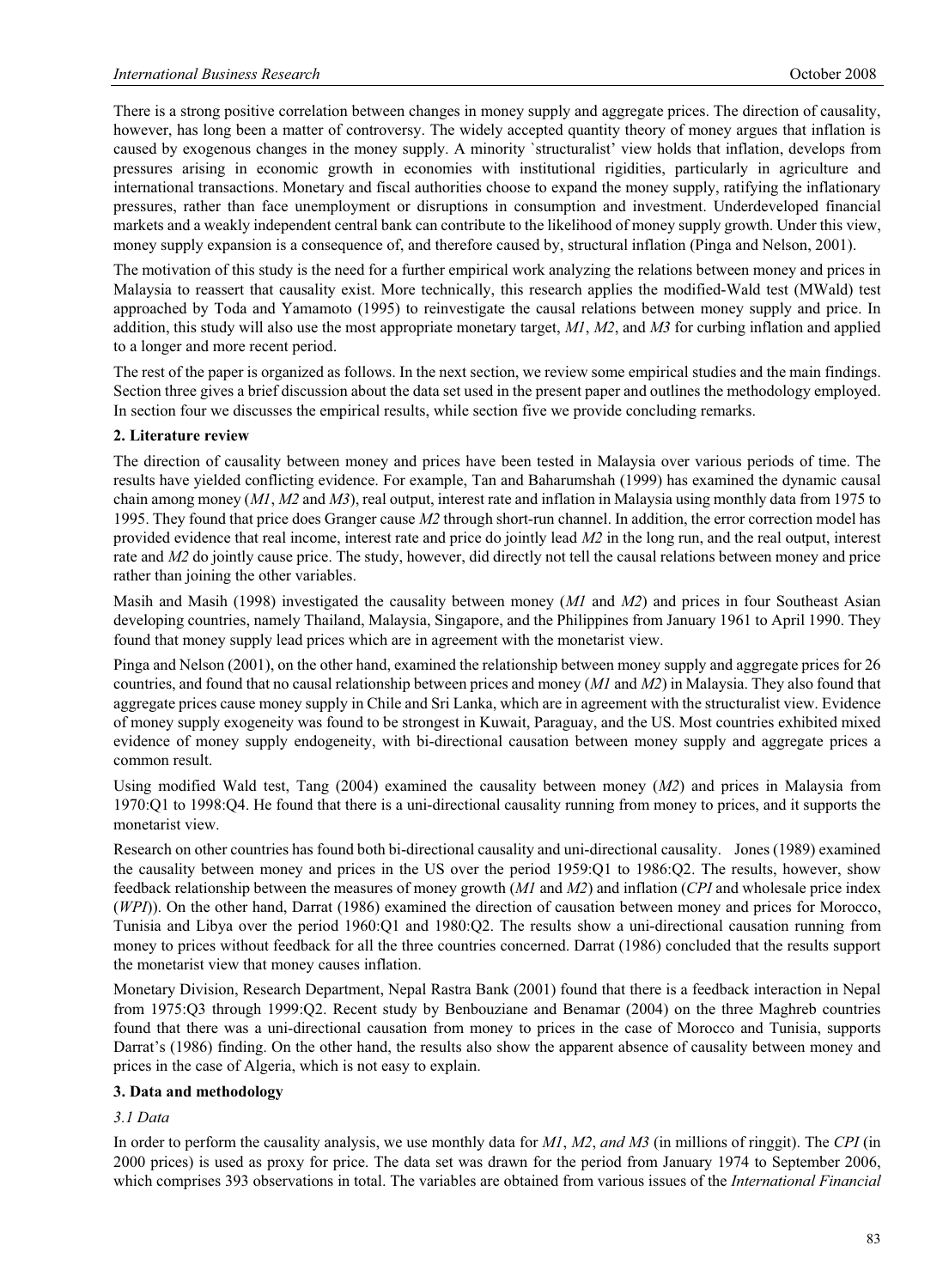*Statistics (IFS)* published by the International Monetary Fund (IMF) and transformed into natural logarithm scale prior to analysis.

#### *3.2 Johansen Cointegration Tests*

A preliminary issue regarding the methodological procedure is related to the fact that the data generating process for most of the economic series exhibits a unit root. Time series properties, namely order of integration and cointegration, have been examined by applying the full information multivariate procedure proposed by Johansen (1988).

The cointegration methodology basically characterizes the existence of a long-run relationship. According to Johansen (1988), a *p*-dimensional vector autoregression (VAR) of order *k* [VAR (*k*)] can be specified as follows:

$$
Z_{t} = d + \prod_{1} Z_{t-1} + \dots + \prod_{k} Z_{t-k} + \omega_{t} (t = 1...T)
$$
 (1)

We can rewrite this expression as,

$$
\Delta Z_t = d + \prod_k Z_{t-k} + \sum_{i=1}^{k-1} \theta_i \Delta Z_{t-i} + \omega_t
$$
 (2)

Here  $\Delta$  is the first difference operator,  $\prod$  and  $\theta$  are *p*-by-p matrices of unknown parameters and  $\omega$ , is a Gaussian error term. Long-run information about the relationship between money and prices in Malaysia is contained in the impact matrix  $\Pi$ . When the matrix  $\Pi$  has full column rank, it implies that all variables in  $Z_t$  are stationary. When the matrix  $\Pi$  has zero column rank, the expression is a first differenced VAR involving no long-run elements. If, however, the rank of  $\Pi$  is intermediate meaning that  $0 \leq rank(\Pi) = r \leq p$ , there will be *r* cointegrating vectors that make the linear combinations of  $Z_t$  become stationary or integrated.

There are two Johansen cointegration tests. First, the maximum likelihood estimation procedure provides a likelihood ratio test, called a trace test, which evaluates the null hypothesis of, at most, *r* cointegrating vectors versus the general null of *p* cointegrating vectors. A second, likelihood ratio test is the maximum eigenvalue test, which evaluates the null hypothesis of  $r$  cointegrating vectors against the alternative of  $(r + 1)$  cointegrating vectors.

#### *3.3 Granger Causality Tests based on Toda and Yamamoto levels VAR*

To examine the issue of causations, we have employed a modified version of the Granger causality test, which is robust for the cointegration features of the process. This procedure was suggested Toda and Yamamoto (1995) with the objective to overcome the problem of invalid asymptotic critical values when causality tests are performed in the presence of non-stationary series. Zapata and Rambaldi (1997) explained that the advantage of using the Toda-Yamamoto procedure is that in order to test Granger causality in the VAR framework, it is not necessary to pre-test the variables for the integration and cointegration properties, provided the maximal order of integration of the process does not exceed the true lag length of the VAR model. According to Toda and Yamamoto (1995), Toda-Yamamoto procedure however does not substitute the conventional unit roots and cointegration properties pre-testing in time series analysis. They are considered as complimentary to each other.

The Toda-Yamamoto procedure basically involves the estimation of an augmented VAR (*k+dmax*) model, where *k* is the optimal lag length in the original VAR system, and *dmax* is the maximal order of integration of the variables in the VAR system. The Toda-Yamamoto procedure uses a modified-Wald test (MWald) test for zero restrictions on the parameters of the original VAR (*k*) model. The remaining *dmax* autoregressive parameters are regarded as zeros and ignored in the VAR (*k*) model. This test has an asymptotic chi-squared distribution with *k* degrees of freedom in the limit when a VAR ( $k+d_{max}$ ) is estimated. The dynamic causal relationship between prices and money supply would be as follows:

$$
LM_{t} = \alpha + \sum_{i=1}^{k+d} \beta_{i} LM_{t-i} + \sum_{j=1}^{l+d} \gamma_{j} L CPI_{t-j} + u_{t}
$$
\n
$$
LCPI_{t} = a + \sum_{i=1}^{m+d} b_{i} L CPI_{t-i} + \sum_{j=1}^{n+d} c_{j} LM_{t-j} + v_{t}
$$
\n(4)

Where *LM* and *LCPI* are, respectively, the logarithm of money supply (*M1, M2 and M3*) and of general price level, *t* is time period,  $k$ ,  $l$ ,  $m$ , and  $n$  is the optimal lag length,  $d$  is the maximal order of integration of the series in the system and  $u$ and  $\nu$  are error terms that are assumed to be white noise. The initial lag lengths  $k$ ,  $l$ ,  $m$  and  $n$  are chosen using the Schwarz Information Criteria. However, the initial lag lengths are augmented with extra lag(s) depending on the likely order of integration (*d*) of the series  $LM_t$  and  $LCP_I$ . If  $LM_t$  and  $LCP_I$  is likely to be I (1) (as it is with most macroeconomic data)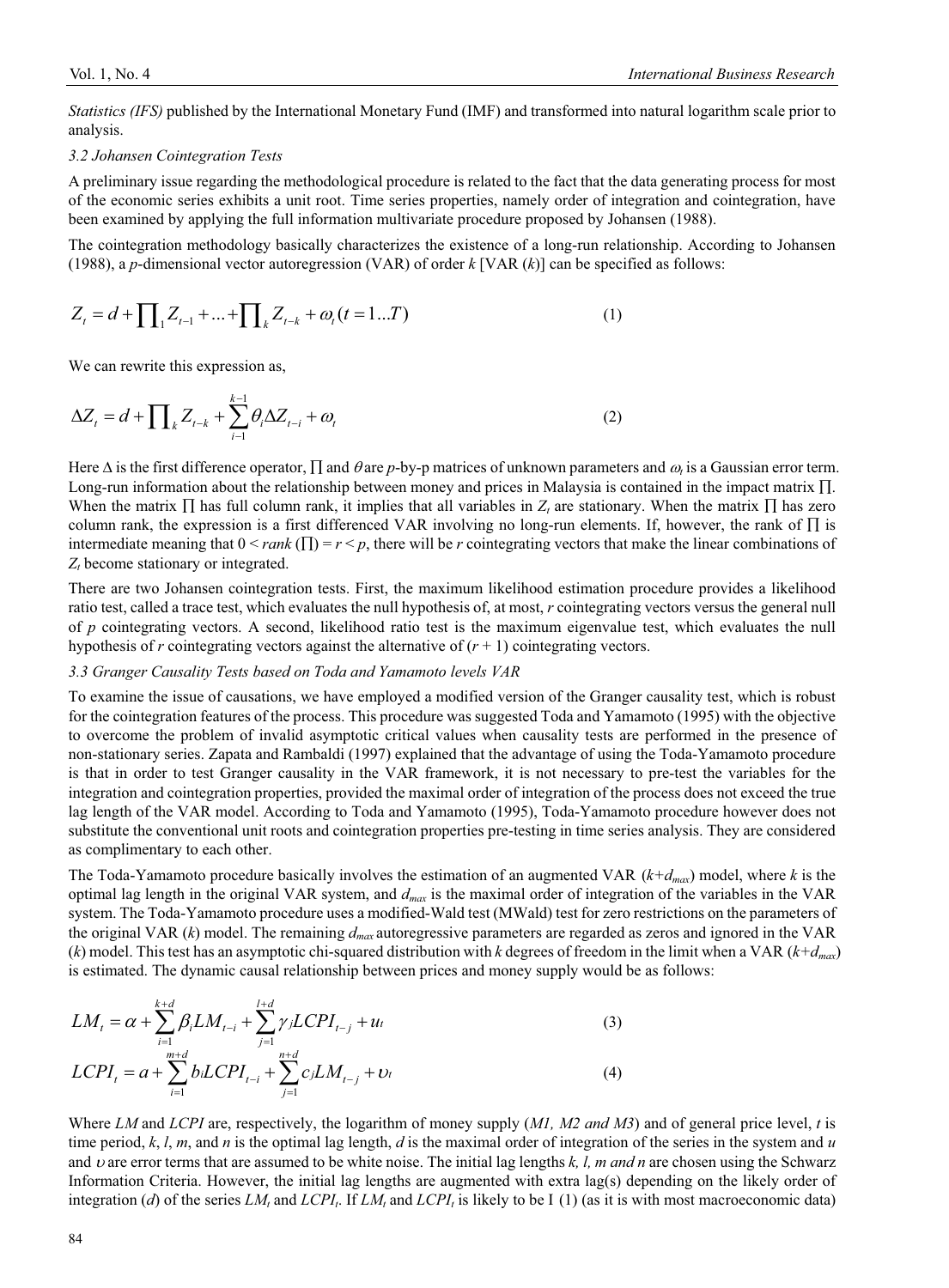then one extra lag is added to each variable in Equations (3) and (4). If both variables are assumed I(0), no extra lag is added in the equation, and the Toda Yamamoto test is equivalent to the Granger causality test. Wald tests are then used to test the direction of causality. For example, in Equation  $(3)$ , the lags of  $CPI<sub>1</sub>$ , excluding the extra lag added to capture maximum order of integration, are tested for their significance. If the null hypothesis that the lags are jointly equal to zero is accepted, then  $CPI_t$  does not cause  $M_t$ . Testing for the joint significance of  $M_t$ , excluding the extra lag added, in Equation (4) allows tests for uni-directional or bi-directional causality.

### **4. Estimation results**

The first stage involves establishing the order of integration using the Augmented Dickey-Fuller (ADF), with and without a deterministic trend. Table 1 presents the results of the unit root tests for the four variables, *M1*, *M2*, *M3* and *CPI*. The results indicate that all the variables are not stationary in their levels. On the other hand, all data are stationary at first difference and therefore indicating that all variables are I (1).

|             | ADF Unit Root Tests at Level |               | ADF Unit Root Tests at First Different |                   |  |
|-------------|------------------------------|---------------|----------------------------------------|-------------------|--|
| Variables   | $\tau_\mu$                   | $\tau_{\tau}$ | $\tau_\mu$                             | $\tau_{\tau}$     |  |
| <i>LM1</i>  | $-0.8949(16)$                | $-2.8132(16)$ | $-4.1927(15)$ ***                      | $-4.2306(15)$ *** |  |
| LM2         | $-1.3166(12)$                | $-2.6210(12)$ | $-3.4090(11)$ **                       | $-3.5702(11)$ **  |  |
| LM3         | $-2.3671(16)$                | $-1.5282(16)$ | $-2.8800(15)$ **                       | $-3.6160(15)$ **  |  |
| <b>LCPI</b> | $-1.8753(16)$                | $-1.4908(13)$ | $-3.8310(12)$ ***                      | $-3.9130(12)$ **  |  |

Table 1. Results of the Unit Root Tests

Notes: The null hypothesis is that the series is non-stationary, or contains a unit root. The rejection of the null hypothesis for ADF tests is based on the MacKinnon critical values. Values in parentheses are optimal lag lengths.  $\tau_u$  and  $\tau_{\tau}$  are constant and trend and constant, respectively. Asterisk (\*\*\*) and (\*\*) denotes that a test statistic is significant at the 1% and 5% significance level, respectively.

Given the variables are  $I(1)$ , the cointegration hypothesis between the variables is examined using the methodology developed in Johansen (1991) in order to specify the long-run relationship between the variables. The results of the cointegration tests are reported in Table 2. The null hypothesis of no cointegrating vector  $(r = 0)$  are rejected. Thus, the money supply (*M1*, *M2* and *M3*) and the price level (*CPI)* are cointegrated, indicated that there is a long-run relationship.

| $H_0$      | $H_I$   | Eigenvalue | <b>Trace Statistics</b> | Critical<br>$5\%$<br>Value | Max-Eigen<br><b>Statistics</b> | $5\%$<br>Critical<br>Value | <b>VAR</b>     |  |
|------------|---------|------------|-------------------------|----------------------------|--------------------------------|----------------------------|----------------|--|
| LM1-LCPI   |         |            |                         |                            |                                |                            |                |  |
| $r=0$      | $r = 1$ | 0.2150     | 98.2382***              | 19.96                      | 94.3903***                     | 15.67                      | $\overline{2}$ |  |
| $r \leq 2$ | $r = 2$ | 0.0098     | 3.8479                  | 9.24                       | 3.8479                         | 9.24                       |                |  |
| LM2-LCPI   |         |            |                         |                            |                                |                            |                |  |
| $r=0$      | $r=1$   | 0.2184     | 99.7122***              | 19.96                      | 96.0781***                     | 15.67                      | 2              |  |
| $r \leq 2$ | $r = 2$ | 0.0093     | 3.6341                  | 9.24                       | 3.6341                         | 9.24                       |                |  |
| LM3-LCPI   |         |            |                         |                            |                                |                            |                |  |
| $r=0$      | $r = 1$ | 0.2252     | $102.9092***$           | 19.96                      | 99.5181***                     | 15.67                      | $\overline{2}$ |  |
| $r \leq 2$ | $r = 2$ | 0.0087     | 3.3911                  | 9.24                       | 3.3911                         | 9.24                       |                |  |

Table 2 . Testing for Bivariate Cointegration

Notes: VAR is order of the variance. \*\*\* denotes statistically significant at the 1% level.  $H_0$  and  $H_1$  denote the null and alternative hypothesis respectively and *r* denotes the number of cointegrating vectors.

The Toda-Yamamoto causality test results are presented in Table 3. Since all the variables are in levels, the results provide information about the long-run causal relationships among non-stationary variables in the system. The results indicate that the null hypothesis that *CPI* do not Granger cause *M1*, *M2* and *M3* cannot be rejected. These suggest that the money supply does not respond to lagged changes in *CPI* in the system. On the other hand, the hypothesis that money supply do not Granger causes *CPI* can be rejected at the 1 percent significance level for *M1* and *M3* and 5 percent significant level for *M2*. These indicate that there is only a uni-directional causality running from money supply to *CPI* in the case of the Malaysia, but not the reverse. Therefore, the empirical evidence from Malaysia supports the quantity theorist's view.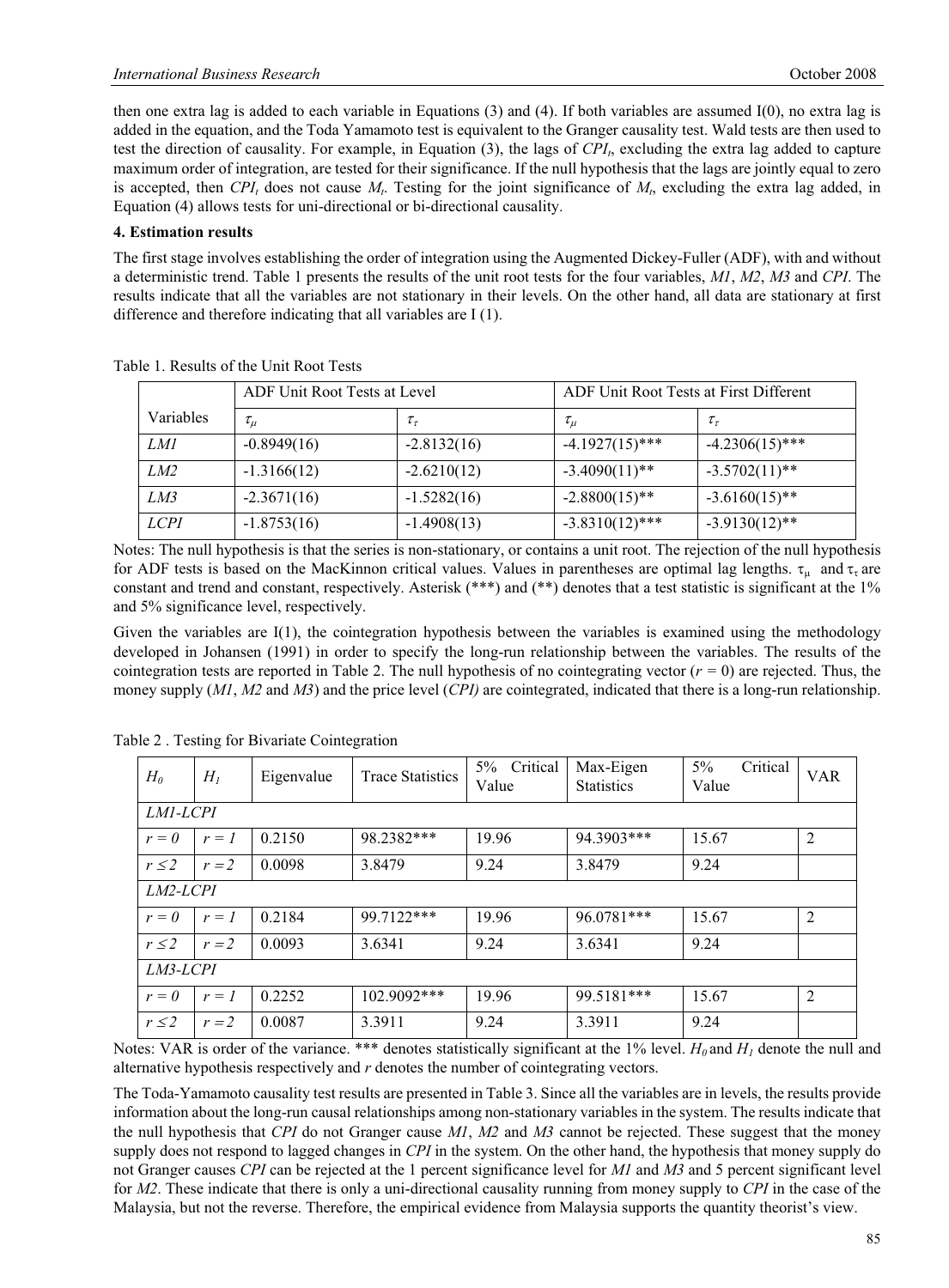| Dependent       | Independent<br>Variables | Lag<br>Structure | VAR Order | Joint Test of Zero Restrictions of Variables<br>Added in Column 2 |             |  |  |
|-----------------|--------------------------|------------------|-----------|-------------------------------------------------------------------|-------------|--|--|
| Variables       |                          |                  |           | <b>MWald statistics</b>                                           | $p$ -values |  |  |
| <i>LM1-LCPI</i> |                          |                  |           |                                                                   |             |  |  |
| <i>LM1</i>      | <b>LCPI</b>              | 1                | (2)       | 0.0991                                                            | 0.7530      |  |  |
| <i>LCPI</i>     | <i>LM1</i>               | $\overline{4}$   | (5)       | 4.9200***                                                         | 0.0007      |  |  |
| <i>LM2-LCPI</i> |                          |                  |           |                                                                   |             |  |  |
| LM2             | <b>LCPI</b>              |                  | (2)       | 1.7906                                                            | 0.1816      |  |  |
| <i>LCPI</i>     | LM2                      | $\overline{2}$   | (3)       | $4.4023**$                                                        | 0.0129      |  |  |
| LM3-LCPI        |                          |                  |           |                                                                   |             |  |  |
| LM3             | <b>LCPI</b>              | $\mathfrak{D}$   | (3)       | 2.1878                                                            | 0.1136      |  |  |
| <i>LCPI</i>     | LM3                      | $\mathfrak{D}$   | (3)       | 4.8836***                                                         | 0.0080      |  |  |

#### Table 3. Test of Causality, Toda-Yamamoto Approach

Notes: The  $[k+d \text{ (max)}]$  th order level VAR was estimated with d  $(\text{max}) = 1$  since the order of integration is 1. The lag length selection was based on Schwarz criterion test results (not reported in this paper). \*\*\* and \*\* denotes statistically significant at the 1% and 5% level respectively.

### **5. Conclusions**

This paper examined empirically the relationship between prices and money for Malaysia. We employed monthly data and applied cointegration using the Johansen approach and application of the Toda-Yamamoto causality approach to study the money and prices interaction. Using Johansen cointegration approach, our results show long-run association between prices and money, in line with previous research in other countries (see for example Benbouziane and Benamar (2004)). This mean that prices and money move together in the long-run. Using the powerful causality testing procedure developed by Toda and Yamamoto (1995), we found evidence of a uni-directional link from money to prices without significant feedback. This tends to support the quantity theorist's view that the causal relation between money and prices is from the former to the latter, in line with Masih and Masih's (1998) and Tang's (2004) work.

Thus, the monetary authorities can consider control of the money supply (*M1*, *M2*, *and M3*) to influence and control inflation. This is well known that the objective of Malaysian monetary policy is to maintain price stability in the form of low inflation in order to create a stable environment for sustainable economic growth. As suggested by monetarists, this can be best achieved by maintaining a steady rate of growth of the money supply, roughly corresponding to the long-run growth of the real output in order to achieve price stability and economic disturbances.

This study also suggests that the monetary policy should be conducted with care. Money supply can cause domestic price, and the latter variable plays an important role in determining Malaysia's import demand in the long run. An increase in domestic price might make imported goods become cheaper. Consequently, it might deteriorate the Malaysia external balance because of increasing demand on imported goods.

The above results provide evidence support the quantity theorist's view that postulate a uni-directional causation that runs from monetary aggregates to prices. We, however, suggest that the significant of our results could possibly be improved upon by applying a control variable to avoid possible bias of using bivariate framework in causality analysis as highligted by Al-Yousif (1999), that bivariate framework is potentially misspecified and maybe flawed due to the ommission-of-variable phenomenon. Thus, we suggest by adding domestic real activity and/or real exchange rate into the bivariate VAR framework between money and price.

# **References**

Al-Yousif, Y. K. (1999). On the Role of Exports in the Economic Growth of Malaysia: A Multivariate Analysis. *International Economic Journal*, 13, 67-75.

Benbouziane, M. & Benamar, A. (2004). The Relationship between Money and Prices in the Maghreb Countries: A Cointegration Analysis, *The 11th Annual Conference of the Economic Research Forum (ERF)* Beirut – Lebanon – December 16-28, 2004.

Brillembourg, A. & Khan, M. S. (1979). The Relationship between Money, Income and Prices: Has Money Mattered Historically. *Journal of Money, Credit and Banking*, 11, 358-365.

Darrat, A. F. (1986). Money, Inflation and Causality in the North African Countries: An Empirical Investigation. *Journal of Macroeconomics,* 8, 87-103.